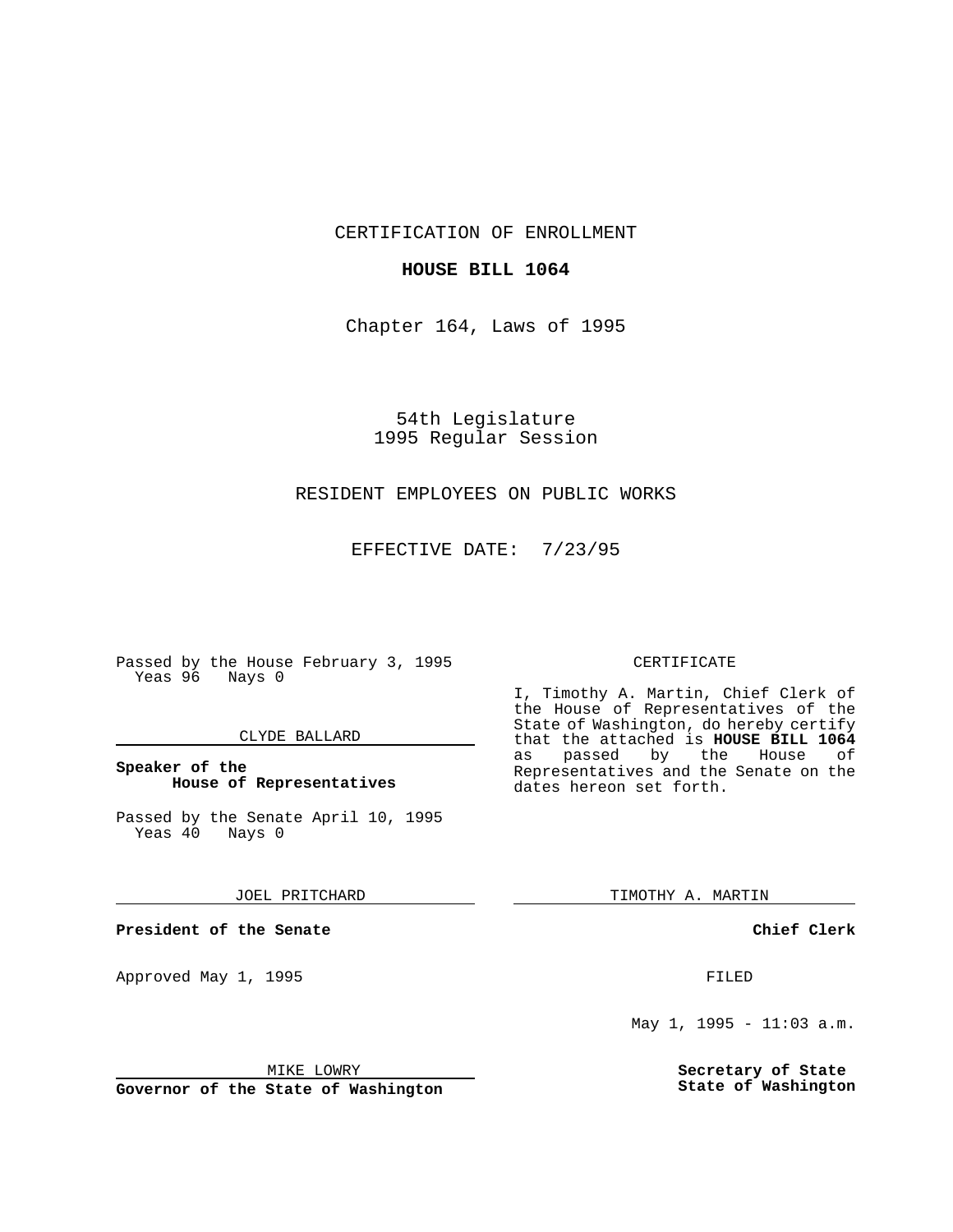# **HOUSE BILL 1064** \_\_\_\_\_\_\_\_\_\_\_\_\_\_\_\_\_\_\_\_\_\_\_\_\_\_\_\_\_\_\_\_\_\_\_\_\_\_\_\_\_\_\_\_\_\_\_

\_\_\_\_\_\_\_\_\_\_\_\_\_\_\_\_\_\_\_\_\_\_\_\_\_\_\_\_\_\_\_\_\_\_\_\_\_\_\_\_\_\_\_\_\_\_\_

Passed Legislature - 1995 Regular Session

**State of Washington 54th Legislature 1995 Regular Session**

**By** Representatives Padden and Appelwick; by request of Law Revision Commission

Read first time 01/10/95. Referred to Committee on Law and Justice.

 AN ACT Relating to correcting unconstitutional provisions relating to resident employees on public works; amending RCW 35A.40.200; and repealing RCW 39.16.005, 39.16.020, 39.16.030, and 39.16.040.

BE IT ENACTED BY THE LEGISLATURE OF THE STATE OF WASHINGTON:

 NEW SECTION. **Sec. 1.** The following acts or parts of acts are each repealed: (1) RCW 39.16.005 and 1977 ex.s. c 187 s 1, 1973 1st ex.s. c 29 s 1, & 1972 ex.s. c 28 s 1; (2) RCW 39.16.020 and 1977 ex.s. c 187s2& 1943 c 246 s 2; (3) RCW 39.16.030 and 1943 c 246 s 3; and (4) RCW 39.16.040 and 1943 c 246 s 4.

 **Sec. 2.** RCW 35A.40.200 and 1987 c 185 s 4 are each amended to read as follows:

 Every code city shall have the authority to make public improvements and to perform public works under authority provided by general law for any class of city and to make contracts in accordance with procedure and subject to the conditions provided therefor, including but not limited to the provisions of: (1) Chapter 39.04 RCW,